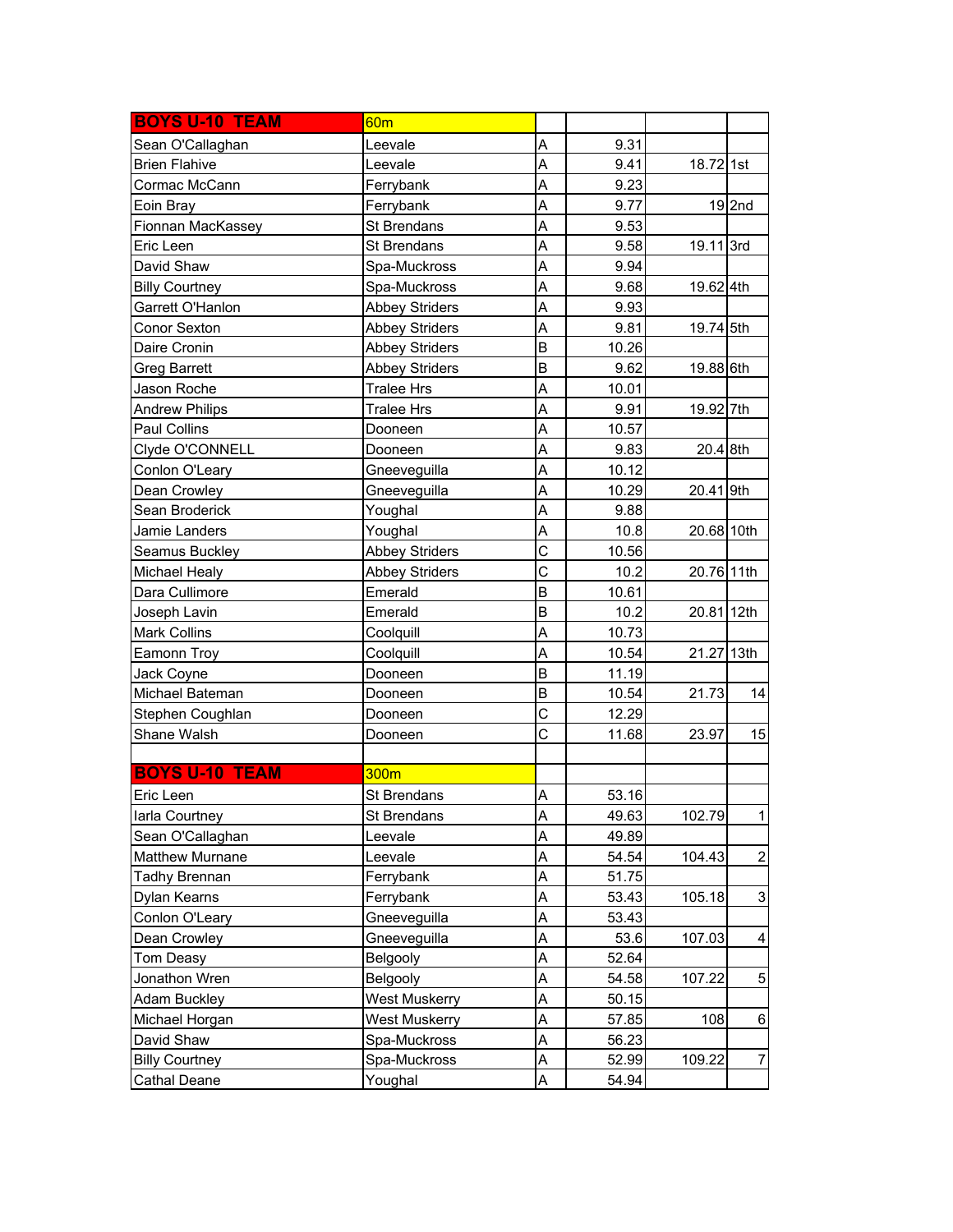| <b>Fearghal Curtin</b> | Youghal               | A | 54.45 | 109.39 | $\bf 8$                   |
|------------------------|-----------------------|---|-------|--------|---------------------------|
| Caolann O'Brien        | Midleton              | A | 54.03 |        |                           |
| Rian Hogan             | Midleton              | A | 55.48 | 109.51 | $\boldsymbol{9}$          |
| Clyde O'CONNELL        | Dooneen               | A | 52.99 |        |                           |
| Tommy O'Hora           | Dooneen               | A | 59.65 | 112.64 | 10                        |
| Eoin Hoctor            | Clonmel               | A | 51.64 |        |                           |
| Conor McGeever         | Clonmel               | A | 62.35 | 113.99 | 11                        |
| David O'Connor         | Gneeveguilla          | B | 58.96 |        |                           |
| Darragh O'Callaghan    | Gneeveguilla          | B | 55.14 | 114.1  | 12                        |
| Sean Rouine            | K- Ibrickane          | A | 59.15 |        |                           |
| Brian Leyden           | K-Ibrickane           | A | 55.8  | 114.95 | 13                        |
| Richie Ivors           | Coolquill             | A | 60.4  |        |                           |
| Eoin Troy              | Coolquill             | A | 56.37 | 116.77 | 14                        |
| Michael Bateman        | Dooneen               | B | 58.06 |        |                           |
| Cian Cusack            | Dooneen               | B | 63.7  | 121.76 | 15                        |
| <b>BOYS U-10 TEAM</b>  | <b>LONG JUMP</b>      |   |       |        |                           |
| Tom Deasy              | Belgooly              | A | 3.75  |        |                           |
| Jonathon Wren          | Belgooly              | A | 3.5   | 7.25   | $\mathbf{1}$              |
| larla Courtney         | St Brendans           | A | 3.59  |        |                           |
| Fionnan MacKassey      | St Brendans           | A | 3.36  | 6.95   | $\overline{c}$            |
| Garrett O'Hanlon       | <b>Abbey Striders</b> | B | 3.44  |        |                           |
| Conor Sexton           | Abbey Striders        | B | 3.43  | 6.87   | $\ensuremath{\mathsf{3}}$ |
| Adam Buckley           | <b>West Muskerry</b>  | A | 3.84  |        |                           |
| Michael Horgan         | <b>West Muskerry</b>  | A | 2.95  | 6.79   | $\overline{\mathbf{4}}$   |
| Tadhy Brennan          | Ferrybank             | B | 3.25  |        |                           |
| Cormac McCann          | Ferrybank             | B | 3.5   | 6.75   | $\sqrt{5}$                |
| Dylan Kearns           | Ferrybank             | A | 3.38  |        |                           |
| Eoin Bray              | Ferrybank             | A | 3.33  | 6.68   | 6                         |
| <b>Greg Barrett</b>    | <b>Abbey Striders</b> | A | 3.59  |        |                           |
| <b>Michael Healy</b>   | <b>Abbey Striders</b> | A | 2.9   | 6.49   | $\overline{7}$            |
| <b>Matthew Draper</b>  | Bandon                | A | 3.2   |        |                           |
| Dylan Scannell         | Bandon                | A | 2.91  | 6.11   | 8                         |
| <b>Andrew Philips</b>  | <b>Tralee Hrs</b>     | A | 3.12  |        |                           |
| Jason Roche            | Tralee Hrs            | A | 2.95  | 6.07   | $\overline{9}$            |
| Eoin Troy              | Coolquill             | A | 3.11  |        |                           |
| <b>Mark Collins</b>    | Coolquill             | A | 2.96  | 6.07   | 10                        |
| Joseph Lavin           | Emerald               | A | 2.49  |        |                           |
| Patrick McDonagh       | Emerald               | A | 3.48  | 5.97   | 11                        |
| Stephen Coughlan       | Dooneen               | B | 2.62  |        |                           |
| Clyde O'Connor         | Dooneen               | B | 3.29  | 5.91   | 12                        |
| Darragh O'Callaghan    | Gneeveguilla          | A | 2.92  |        |                           |
| <b>Bryan Herlihy</b>   | Gneeveguilla          | A | 2.49  | 5.41   | 13                        |
| Jack Coyne             | Dooneen               | C | 2.12  |        |                           |
| Michael Bateman        | Dooneen               | C | 2.91  | 5.03   | 14                        |
| Paul Collins           | Dooneen               | A | 2.2   |        |                           |
| Tommy O'Hora           | Dooneen               | Α | 2.44  | 4.64   | 15                        |
|                        |                       |   |       |        |                           |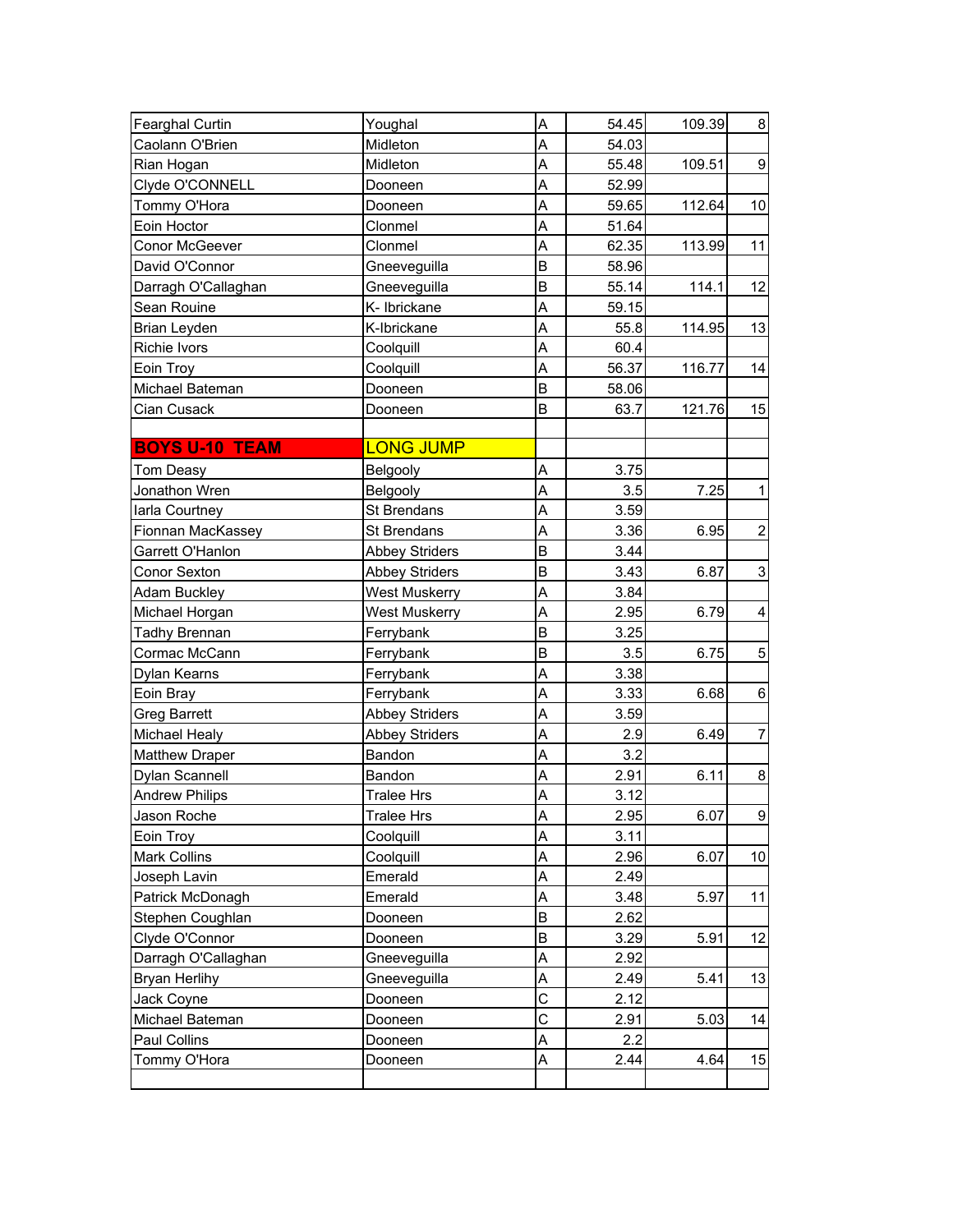| <b>BOYS U-10 TEAM</b>  | <b>BALL THROW</b>     |   |              |       |                           |
|------------------------|-----------------------|---|--------------|-------|---------------------------|
| Matthew Whelan         | Leevale               | A | 35.35        |       |                           |
| lan O'Sullivan         | Leevale               | A | 24.49        | 59.84 | $\mathbf{1}$              |
| Keane McCarthy         | Youghal               | A | 36.19        |       |                           |
| <b>Fergal Smiddy</b>   | Youghal               | A | 21.26        | 57.45 | $\overline{2}$            |
| Mark Fanning           | St Flannan's          | A | 30.99        |       |                           |
| Niall Maher            | St Flannan's          | A | 25.17        | 56.16 | $\ensuremath{\mathsf{3}}$ |
| David O'Connor         | Gneeveguilla          | A | 31.33        |       |                           |
| Christopher O'Donoghue | Gneeveguilla          | A | 23.27        | 54.6  | 4                         |
| Patrick McDonagh       | Emerald               | B | 22.38        |       |                           |
| Dara Cullimore         | Emerald               | B | 27.55        | 49.93 | $\mathbf 5$               |
| Sean Broderick         | Youghal               | B | 18.96        |       |                           |
| Oran Hennessy          | Youghal               | B | 22.4         | 41.36 | $\,6$                     |
| Sean O'Brien           | Doheny                | A | 27.51        |       |                           |
| Cathal McCarthy        | Doheny                | A | 13.26        | 40.77 | $\overline{7}$            |
| Sean Rouine            | K- Ibrickane          | A | 19.08        |       |                           |
| Brian Leyden           | K-Ibrickane           | A | 21.11        | 40.19 | 8                         |
| Tommy O'Hora           | Dooneen               | A | 16.43        |       |                           |
| Cian Cusack            | Dooneen               | A | 16.01        | 32.44 | 9                         |
| Jessy Stafford-Lacey   | St Brendans           | A | 26.57        |       |                           |
| Eoghan McElligott      | St Brendans           | A | $\mathsf{x}$ | 26.57 | 10                        |
| Daire Cronin           | <b>Abbey Striders</b> | A | 19.75        |       |                           |
| Seamus Buckley         | <b>Abbey Striders</b> | A | X            | 19.75 | 11                        |
|                        |                       |   |              |       |                           |
|                        |                       |   |              |       |                           |
| <b>BOYS U-12 TEAM</b>  | 80 <sub>m</sub>       |   |              |       |                           |
| Darren Lee             | Leevale               | Α | 11.68        |       |                           |
| Eli Kadi               | Leevale               | A | 11.53        | 23.21 | $\mathbf{1}$              |
| Promise Okafor         | Bandon                | A | 11.64        |       |                           |
| Fintain Shaughnessy    | Bandon                | A | 11.83        | 23.47 | $\overline{\mathbf{c}}$   |
| Dylan Sheelan          | Dooneen               | A | 11.65        |       |                           |
| Mark Varley            | Dooneen               | A | 12.09        | 23.74 | $\ensuremath{\mathsf{3}}$ |
| <b>Ryan Philips</b>    | K.C.K                 | A | 11.98        |       |                           |
| Jake Philips           | K.C.K                 | A | 11.91        | 23.89 | 4                         |
| Sam Healy              | Belgooly              | A | 11.95        |       |                           |
| Harry O'Rourke         | Belgooly              | Α | 11.97        | 23.92 | 5                         |
| garry o Sullivan       | Dooneen               | D | 11.78        |       |                           |
| Luke O'Connell         | Dooneen               | D | 12.23        | 24.01 | $\,6$                     |
| Quinn N-McDonnell      | St Brendans           | Α | 11.78        |       |                           |
| Shane Lowth            | St Brendans           | A | 12.5         | 24.28 | $\overline{7}$            |
| Kevin Flahive          | Leevale               | B | 12.23        |       |                           |
| Conor Kerins           | Leevale               | B | 12.1         | 24.33 | 8                         |
| Cian Greene            | Youghal               | A | 11.99        |       |                           |
| Ross Donovan           | Youghal               | A | 12.49        | 24.48 | 9                         |
| Conor Lynch            | Clonmel               | A | 12.32        |       |                           |
| Damon Gregory          | Clonmel               | A | 12.3         | 24.62 | 10                        |
| T.J.O'Connor           | Dooneen               | B | 12.19        |       |                           |
| Glen Dickenson         | Dooneen               | B | 12.65        | 24.84 | 11                        |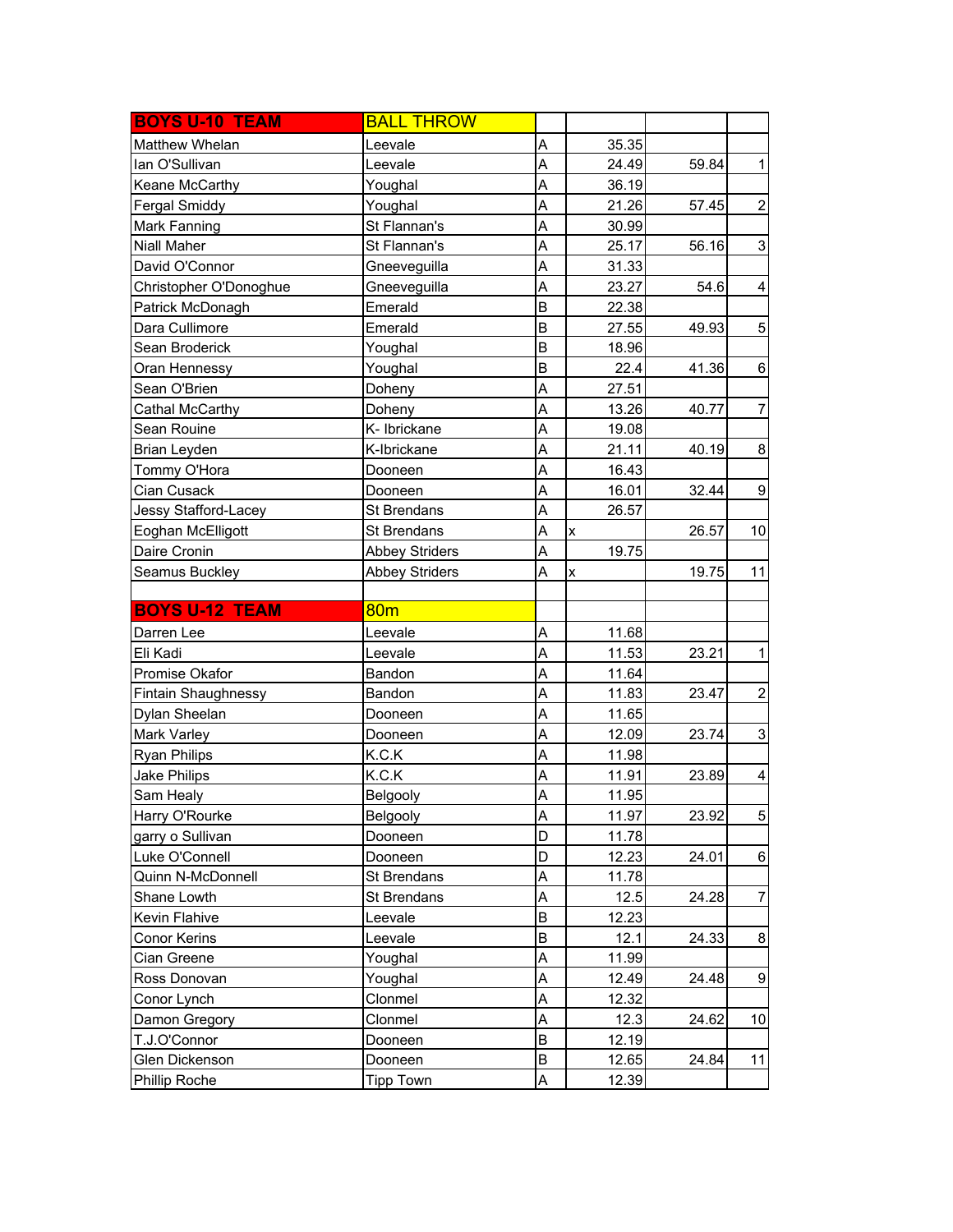| Graham Roche           | <b>Tipp Town</b>   | A                                | 13.02  | 25.41  | 12                        |
|------------------------|--------------------|----------------------------------|--------|--------|---------------------------|
| <b>Billy O'Hora</b>    | Dooneen            | Ċ                                | 12.99  |        |                           |
| paul costello          | Dooneen            | Ċ                                | 12.56  | 25.55  | 13                        |
| Gerard Browne          | <b>Tralee Hrs</b>  | A                                | 13.18  |        |                           |
| <b>Brian Hill</b>      | Tralee Hrs         | A                                | 12.5   | 25.68  | 14                        |
|                        |                    |                                  |        |        |                           |
| <b>BOYS U-12 TEAM</b>  | 600m               |                                  |        |        |                           |
| Dylan Sheelan          | Dooneen            | A                                | 105.27 |        |                           |
| T.J.O'Connor           | Dooneen            | A                                | 111.79 | 217.06 | $\mathbf{1}$              |
| Michael Moloney        | Ennis Track        | A                                | 112.26 |        |                           |
| Eimhin Cortney         | <b>Ennis Track</b> | A                                | 114.66 | 226.92 | $\mathbf 2$               |
| Eoin Smith             | Carrick-on-Suir    | A                                | 115.37 |        |                           |
| Paul Maher             | Carrick-on-Suir    | A                                | 113.67 | 229.04 | 3                         |
| Gavin Coleman          | Youghal            | A                                | 116.37 |        |                           |
| Adam Malone            | Youghal            | A                                | 113.42 | 229.79 | $\overline{\mathbf{4}}$   |
| Mel O'Callaghan        | Gneeveguilla       | A                                | 119.16 |        |                           |
| David O'Keeffe         | Gneeveguilla       | A                                | 111.34 | 230.5  | $\sqrt{5}$                |
| Patrick Chesser        | Ennis Track        | B                                | 116.45 |        |                           |
| Martin Darcy           | Ennis Track        | B                                | 118.26 | 234.71 | $\,6$                     |
| <b>William Coffey</b>  | Nenagh Oly         | A                                | 115.73 |        |                           |
| Michael Hogan          | Nenagh Oly         | A                                | 119.87 | 235.6  | $\overline{7}$            |
| Michael Behan          | K.C.K              | A                                | 124.51 |        |                           |
| Stephen Keane          | K.C.K              | A                                | 112.87 | 237.38 | $\bf 8$                   |
| Michael Coleman        | West Waterford     | A                                | 116.09 |        |                           |
| Tholm Reddy            | West Waterford     | A                                | 121.79 | 237.88 | $\overline{9}$            |
| Brian Donovan          | Emerald            | A                                | 107    |        |                           |
| Paul Kelly             | Emerald            | Α                                | 131.15 | 238.15 | 10                        |
| Mark Varley            | Dooneen            | $\overline{\overline{\text{c}}}$ | 119.28 |        |                           |
| Richard Bateman        | Dooneen            | C                                | 122.2  | 241.48 | 11                        |
| Evn Cuaack             | Dooneen            | B                                | 119.68 |        |                           |
| Padraic O'Connor       | Dooneen            | B                                | 122.08 | 241.76 | 12                        |
| Conor Hennessy         | Youghal            | B                                | 122.56 |        |                           |
| Adam Harrington        | Youghal            | B                                | 133.46 | 256.02 | 13                        |
| Gary O'Sullivan        | West Muskerry      | A                                | 122.06 |        |                           |
| Cian Creedon           | West Muskerry      | Α                                | 140.12 | 262.18 | 14                        |
| Liam Finn              | Nenagh Oly         | B                                | 126.98 |        |                           |
| Killian Carr           | Nenagh Oly         | B                                | 138.46 | 264.44 | 15                        |
| Shane Lowth            | St Brendans        | Α                                | 131.94 |        |                           |
| Colm Austin-O'Sullivan | St Brendans        | A                                | 152.7  | 284.64 | 16                        |
|                        |                    |                                  |        |        |                           |
| <b>BOYS U-12 TEAM</b>  | <b>LONG JUMP</b>   |                                  |        |        |                           |
| Promise Okafor         | Bandon             | Α                                | 4.12   |        |                           |
| Fintain Shaughnessy    | Bandon             | A                                | 4.31   | 8.43   | $\mathbf{1}$              |
| Darren Kennedy         | Leevale            | B                                | 3.5    |        |                           |
| Daniel Fox             | Leevale            | B                                | 4.18   | 7.68   | $\boldsymbol{2}$          |
| Kevin Flahive          | Leevale            | A                                | 3.7    |        |                           |
| Eli Kadi               | Leevale            | A                                | 3.86   | 7.56   | $\ensuremath{\mathsf{3}}$ |
| Sam Healy              | Belgooly           | A                                | 3.88   |        |                           |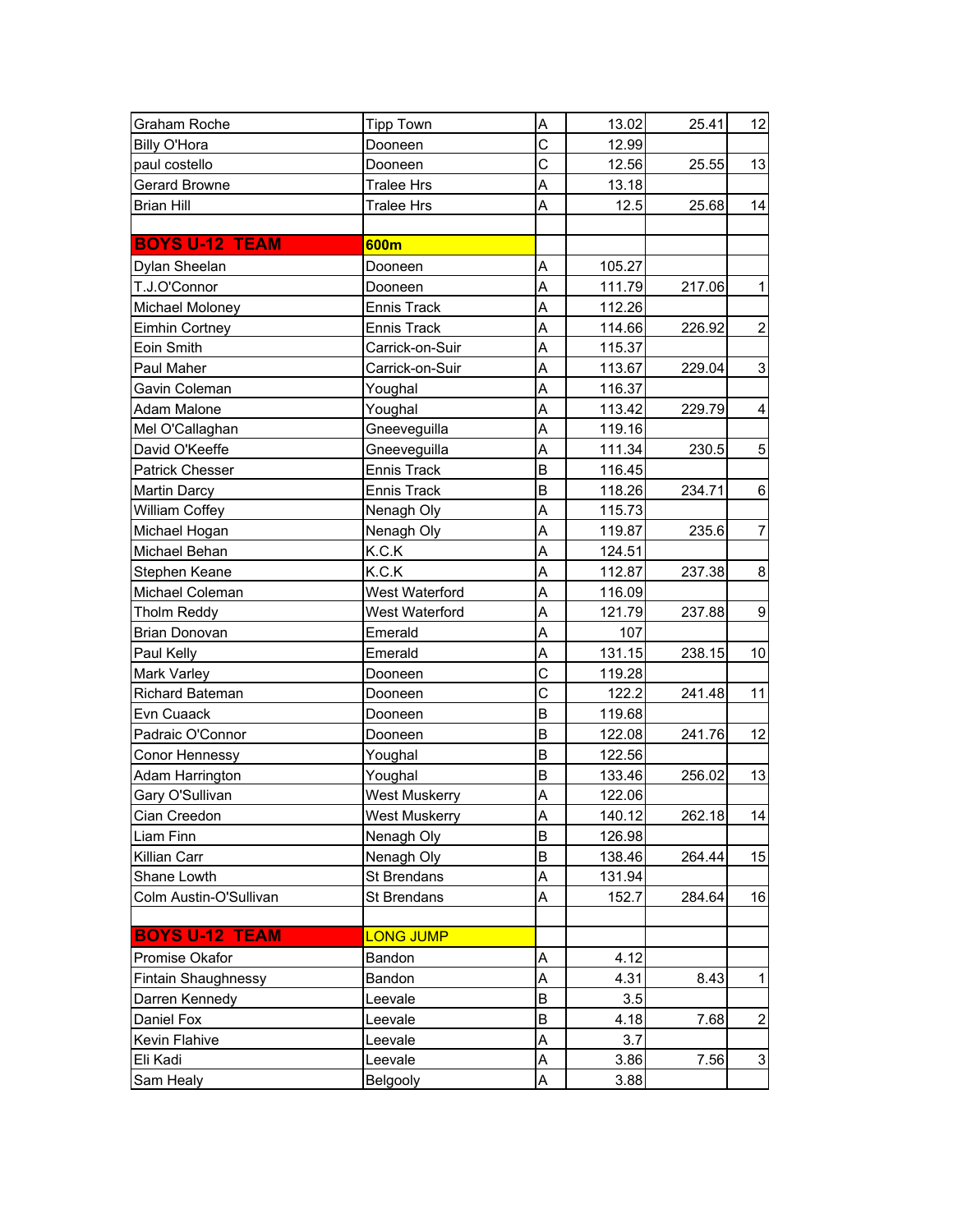| Harry O'Rourke                  | Belgooly          | A                       | 3.65 | 7.53  | $\overline{\mathbf{4}}$   |
|---------------------------------|-------------------|-------------------------|------|-------|---------------------------|
| Phillip Roche                   | <b>Tipp Town</b>  | Α                       | 3.86 |       |                           |
| Graham Roche                    | <b>Tipp Town</b>  | A                       | 3.32 | 7.18  | $\mathbf 5$               |
| Michael Quilligan               | Nenagh Oly        | A                       | 3.82 |       |                           |
| <b>Adam Flaherty</b>            | Nenagh Oly        | A                       | 3.26 | 7.08  | $\,6$                     |
| Eoin Walsh                      | West Muskerry     | A                       | 3.13 |       |                           |
| Kevin O'Dwyer                   | West Muskerry     | A                       | 3.78 | 6.91  | $\overline{7}$            |
| Conor Lynch                     | Clonmel           | A                       | 3.71 |       |                           |
| Damon Gregory                   | Clonmel           | A                       | 3.16 | 6.87  | 8                         |
| Eoin Smith                      | Carrick-on-Suir   | A                       | 3.4  |       |                           |
| Paul Maher                      | Carrick-on-Suir   | A                       | 3.43 | 6.82  | $\boldsymbol{9}$          |
| Shea McDonnell                  | Estuary           | A                       | 3.44 |       |                           |
| Dale Mulvihill                  | Estuary           | A                       | 2.93 | 6.37  | 10                        |
| Gerard Browne                   | <b>Tralee Hrs</b> | A                       | 3.38 |       |                           |
| <b>Brian Hill</b>               | <b>Tralee Hrs</b> | A                       | 2.98 | 6.36  | 11                        |
| Glen Dickenson                  | Dooneen           | B                       | 3    |       |                           |
| Declan Cusack                   | Dooneen           | B                       | 3.27 | 6.27  | 12                        |
| Michael Behan                   | K.C.K             | A                       | 3.26 |       |                           |
| Stephen Keane                   | K.C.K             | A                       | 2.93 | 6.19  | 13                        |
| Luke O'Connell                  | Dooneen           | A                       | 3.08 |       |                           |
| Evan Cusack                     | Dooneen           | A                       | 2.9  | 5.98  | 14                        |
| Garry o Sullivan                | Dooneen           | $\mathsf C$             | 3.03 |       |                           |
| Jack Hanrahan                   | Dooneen           | C                       | 2.45 | 5.48  | 15                        |
|                                 |                   |                         |      |       |                           |
| <b>BOYS U-12 TEAM</b>           | <b>SHOT</b>       |                         |      |       |                           |
| <b>Edward Aherne</b>            | Bandon            | A                       | 7.05 |       |                           |
| Colin Kingston                  | Bandon            | A                       | 9.42 | 16.47 | $\mathbf{1}$              |
| Euan Tobin                      | Carbery Hrs       | A                       | 7.14 |       |                           |
| Shane O'Neill                   | Carbery Hrs       | A                       | 9.04 | 16.18 | $\overline{\mathbf{c}}$   |
| James Hannon                    | F/McSweeney       | A                       | 7.68 |       |                           |
| David Twomey                    | F/McSweeney       | A                       | 7.47 | 15.15 | $\ensuremath{\mathsf{3}}$ |
| Conor Hennessy                  | Youghal           | A                       | 7.15 |       |                           |
| Killian McCarthy                | Youghal           | A                       | 7.95 | 15.1  | 4                         |
| Shea McDonnell                  | Estuary           | A                       | 7.55 |       |                           |
| Dale Mulvihill                  | Estuary           | Α                       | 7.3  | 14.85 | 5                         |
| Michael Hogan                   | Nenagh Oly        | A                       | 5.87 |       |                           |
| Cillian Fitzpatrick             | Nenagh Oly        | A                       | 7.67 | 13.54 | $\,6$                     |
| Billy O'Hora                    | Dooneen           | A                       | 7.52 |       |                           |
| Padraic O'Connor                | Dooneen           | A                       | 5.73 | 13.25 | $\overline{7}$            |
| Gavin Coleman                   | Youghal           | B                       | 6.38 |       |                           |
| Christopher Morrisson           | Youghal           | B                       | 6.34 | 12.72 | 8                         |
| Quinn N Mcdonnell               | St Brendans       | A                       | 7.79 |       |                           |
| Jimmy Shanahan                  | St Brendans       | Α                       | 4.86 | 12.65 | 9                         |
|                                 |                   |                         |      |       |                           |
| <b>BOYS U-9</b><br>4x100m Relay |                   |                         |      |       |                           |
| St Brendans                     | 1.06.61           | 1                       |      |       |                           |
| Gneeveguilla                    | 1.07.89           | $\overline{\mathbf{c}}$ |      |       |                           |
| Lios Tuathail                   | 1.08.36           | 3                       |      |       |                           |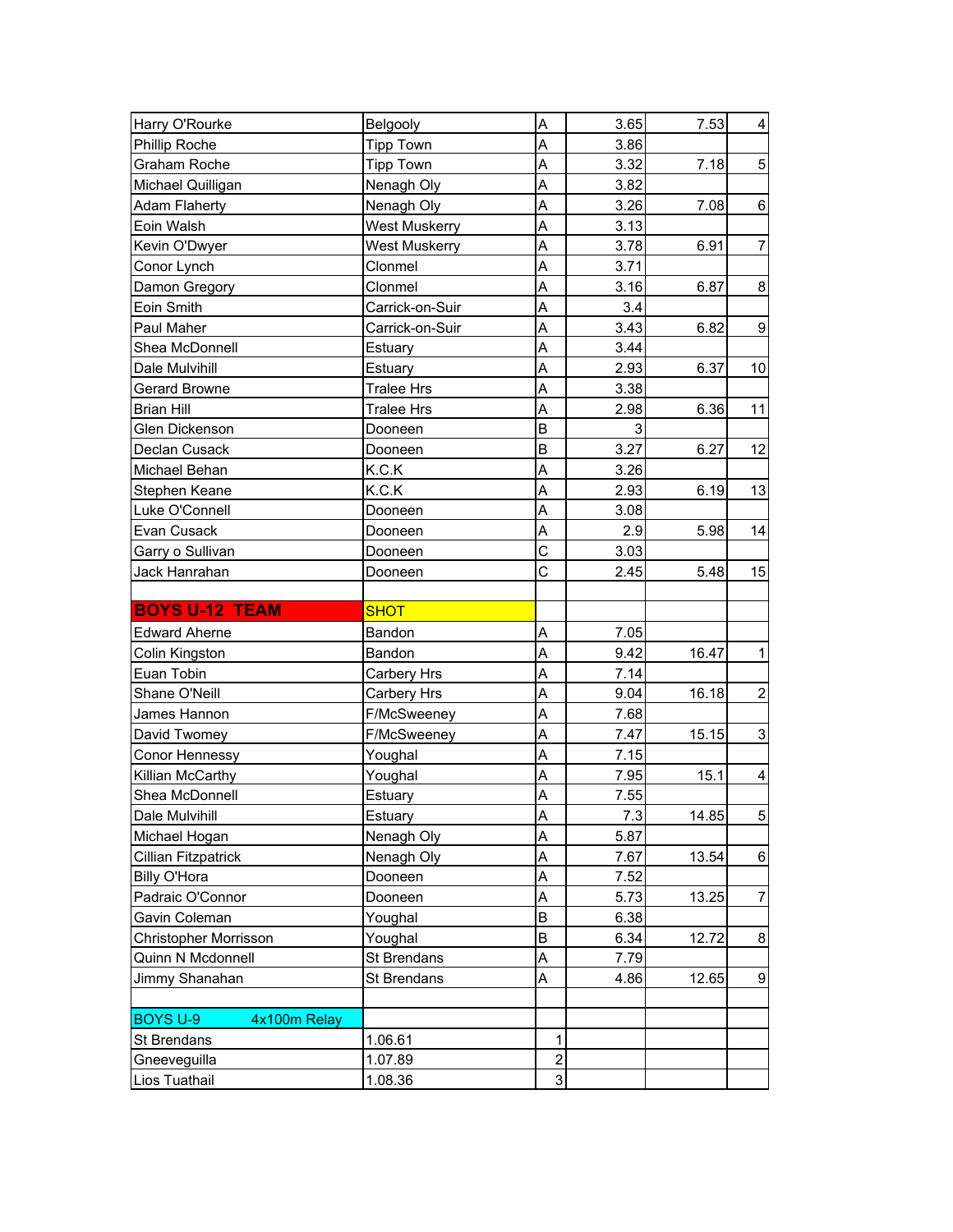| Belgooly                         | 1.09.21           | 4                       |       |       |                           |
|----------------------------------|-------------------|-------------------------|-------|-------|---------------------------|
| Youghal                          |                   | 5                       |       |       |                           |
| Doheny                           |                   | 6                       |       |       |                           |
|                                  |                   |                         |       |       |                           |
| <b>BOYS U-10</b><br>4x100m Relay |                   |                         |       |       |                           |
| <b>Abbey Striders</b>            | 1.02.54           | 1                       |       |       |                           |
| Ferrybank                        | 1.02.65           | $\overline{c}$          |       |       |                           |
| <b>St Brendans</b>               | 1.03.52           | 3                       |       |       |                           |
| <b>Tralee Hrs</b>                | 1.03.65           | 4                       |       |       |                           |
| Leevale                          | 1.03.84           | 5                       |       |       |                           |
|                                  |                   |                         |       |       |                           |
| <b>BOYS U-11</b><br>4x100m Relay |                   |                         |       |       |                           |
| Lios Tuathail                    | 59.84             |                         | 1CBP  |       |                           |
| Leevale                          | 1.00.67           | $\overline{2}$          |       |       |                           |
| Doheny                           | 1.00.9            | 3                       |       |       |                           |
| Bandon                           | 1.01.28           | 4                       |       |       |                           |
| St Brendans                      | 1.02.02           | 5                       |       |       |                           |
| <b>Tralee Hrs</b>                | 1.02.07           | 6                       |       |       |                           |
|                                  |                   |                         |       |       |                           |
| <b>BOYS U-12</b><br>4x100m Relay |                   |                         |       |       |                           |
| Leevale                          | 57.9              | 1                       |       |       |                           |
| Dooneen                          | 58.06             | $\overline{2}$          |       |       |                           |
| Bandon                           | 58.51             | 3                       |       |       |                           |
| Youghal                          | 60.83             | $\overline{\mathbf{4}}$ |       |       |                           |
| <b>Ennis Track</b>               | 61.06             | 5                       |       |       |                           |
|                                  |                   |                         |       |       |                           |
|                                  |                   |                         |       |       |                           |
|                                  |                   |                         |       |       |                           |
|                                  |                   |                         |       |       |                           |
|                                  |                   |                         |       |       |                           |
|                                  |                   |                         |       |       |                           |
|                                  |                   |                         |       |       |                           |
| <b>GIRLS U-10 TEAM</b>           | 60 <sub>m</sub>   |                         |       |       |                           |
| Ciardha Maher                    | Nenagh Oly        | Α                       | 9.72  |       |                           |
| Emma Hennessy                    | Nenagh Oly        | Α                       | 9.79  | 19.51 | $\mathbf{1}$              |
| Aoibheann O'Brien                | <b>Tralee Hrs</b> | A                       | 9.86  |       |                           |
| Aoife O'Carroll                  | <b>Tralee Hrs</b> | A                       | 9.71  | 19.57 | $\mathbf{2}$              |
| Eadaoin Lyons                    | St Mary's {LK]    | A                       | 9.76  |       |                           |
| Maeve Power                      | St Mary's {LK]    | A                       | 9.9   | 19.66 | $\ensuremath{\mathsf{3}}$ |
| Sinead Horgan                    | Gneeveguilla      | Α                       | 9.86  |       |                           |
| Danielle O'Connor                | Gneeveguilla      | A                       | 10.01 | 19.87 | $\overline{\mathbf{4}}$   |
| Laura Hallissey                  | Ferrybank         | A                       | 10.26 |       |                           |
| Amy Foley                        | Ferrybank         | Α                       | 9.86  | 20.12 | $\mathbf 5$               |
| Aoife Delargy                    | Templemore        | A                       | 9.53  |       |                           |
| Lorna Ryan                       | Templemore        | A                       | 10.63 | 20.16 | $\,6$                     |
| Tara Coleman                     | St Mary's {LK]    | B                       | 9.85  |       |                           |
| Claire English                   | St Mary's {LK]    | B                       | 10.54 | 20.39 | $\boldsymbol{7}$          |
| Grainne Lucey                    | Bandon            | A                       | 10.26 |       |                           |
|                                  |                   |                         |       |       |                           |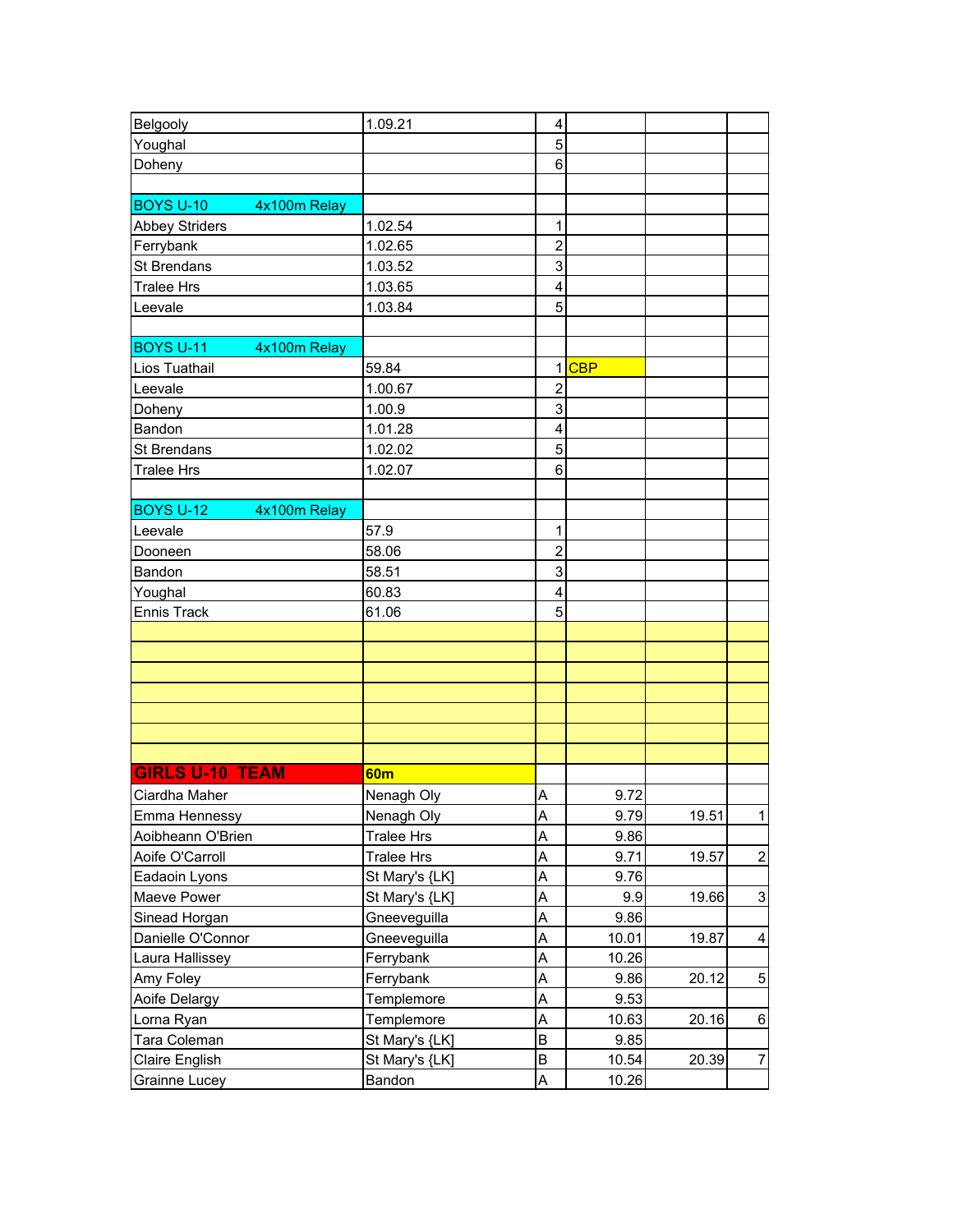| Mari Dineen             | Bandon             | A              | 10.39 | 20.65  | $\bf 8$          |
|-------------------------|--------------------|----------------|-------|--------|------------------|
| Chelsie Wright          | Leevale            | A              | 9.41  |        |                  |
| Rachel Smith            | Leevale            | A              | 11.29 | 20.7   | $\boldsymbol{9}$ |
| Aine Murphy             | St Johns [CL]      | A              | 10.69 |        |                  |
| Cliodhna Blake          | St Johns [CL]      | A              | 10.02 | 20.71  | 10               |
| Sinead O'Connell        | Doheny             | A              | 10.04 |        |                  |
| Saoirse Stockley        | Doheny             | A              | 10.85 | 20.89  | 11               |
| <b>Christine Cooper</b> | Spa-Muckross       | A              | 10.14 |        |                  |
| Tara Fitzgerald         | Spa-Muckross       | A              | 10.77 | 20.91  | 12               |
| Orlaith Hickey          | R/Kinsale          | A              | 10.41 |        |                  |
| Sarah Alexandre         | R/Kinsale          | A              | 10.53 | 20.94  | 13               |
| Sinead O'Hanrahan       | Emerald            | A              | 10.51 |        |                  |
| Niamh Barry             | Emerald            | A              | 10.92 | 21.43  | 14               |
| Danielle Aherne         | St Mary's {LK]     | $\overline{C}$ | 10.12 |        |                  |
| <b>Chloe Mullins</b>    | St Mary's {LK]     | C              | 11.34 | 21.46  | 15               |
| Norna Horan             | St Brendans        | A              | 10.77 |        |                  |
| Orla Casey              | <b>St Brendans</b> | A              | 10.98 | 21.75  | 16               |
| <b>Hazel Coffey</b>     | Nenagh Oly         | B              | 10.82 |        |                  |
| Laura Cuneen            | Nenagh Oly         | B              | 11.17 | 21.99  | 17               |
| Muirne Wall             | Estuary            | A              | 11.42 |        |                  |
| Rachel Moriarty         | Estuary            | A              | 11.01 | 22.43  | 18               |
|                         |                    |                |       |        |                  |
| <b>GIRLS U-10 TEAM</b>  | 300m               |                |       |        |                  |
| Ciardha Maher           | Nenagh Oly         | A              | 51.25 |        |                  |
|                         |                    |                |       |        |                  |
| Emma Hennessy           | Nenagh Oly         | A              | 53.5  | 104.75 | $\mathbf 1$      |
| Siobhan Fitzgerald      | Gneeveguilla       | A              | 53.95 |        |                  |
| <b>Beatrice Casey</b>   | Gneeveguilla       | A              | 54.09 | 108.04 | $\boldsymbol{2}$ |
| Jennifer Hennessy       | Youghal            | A              | 55.82 |        |                  |
| Emily O'Keeffe          | Youghal            | A              | 53.88 | 109.7  | 3                |
| Aine Rouine             | K-Ibrickane        | A              | 55.26 |        |                  |
| Niamh Fitzhenry         | K-Ibrickane        | A              | 54.81 | 110.07 | 4                |
| Kate Cosgrave           | Emerald            | A              | 56.01 |        |                  |
| Grace Donovan           | Emerald            | A              | 54.5  | 110.51 | 5                |
| Sinead Horgan           | Gneeveguilla       | B              | 57.37 |        |                  |
| Danielle O'Connor       | Gneeveguilla       | B              | 54.56 | 111.93 | $\,6$            |
| Maeve Power             | St Mary's {LK]     | A              | 57.68 |        |                  |
| Claire English          | St Mary's {LK]     | A              | 57.06 | 114.76 | $\overline{7}$   |
| Aine Murphy             | St Johns [CL]      | Α              | 61.6  |        |                  |
| Cliodhna Blake          | St Johns [CL]      | A              | 54.18 | 115.78 | 8                |
| Donna McCann            | Midleton           | A              | 57.38 |        |                  |
| Cleeva Motherway        | Midleton           | A              | 59.14 | 116.52 | 9                |
| Rachel Geary            | Youghal            | B              | 58.49 |        |                  |
| Sinead Landers          | Youghal            | B              | 60.08 | 118.57 | 10               |
| Lauren Corbett          | G/Fermoy           | A              | 63.82 |        |                  |
| Ellen Fox               | G/Fermoy           | A              | 61.08 | 124.9  | 11               |
| Danielle Aherne         | St Mary's {LK]     | B              | 60.99 |        |                  |
| <b>Chloe Mullins</b>    | St Mary's {LK]     | B              | 81.79 | 142.78 | 12               |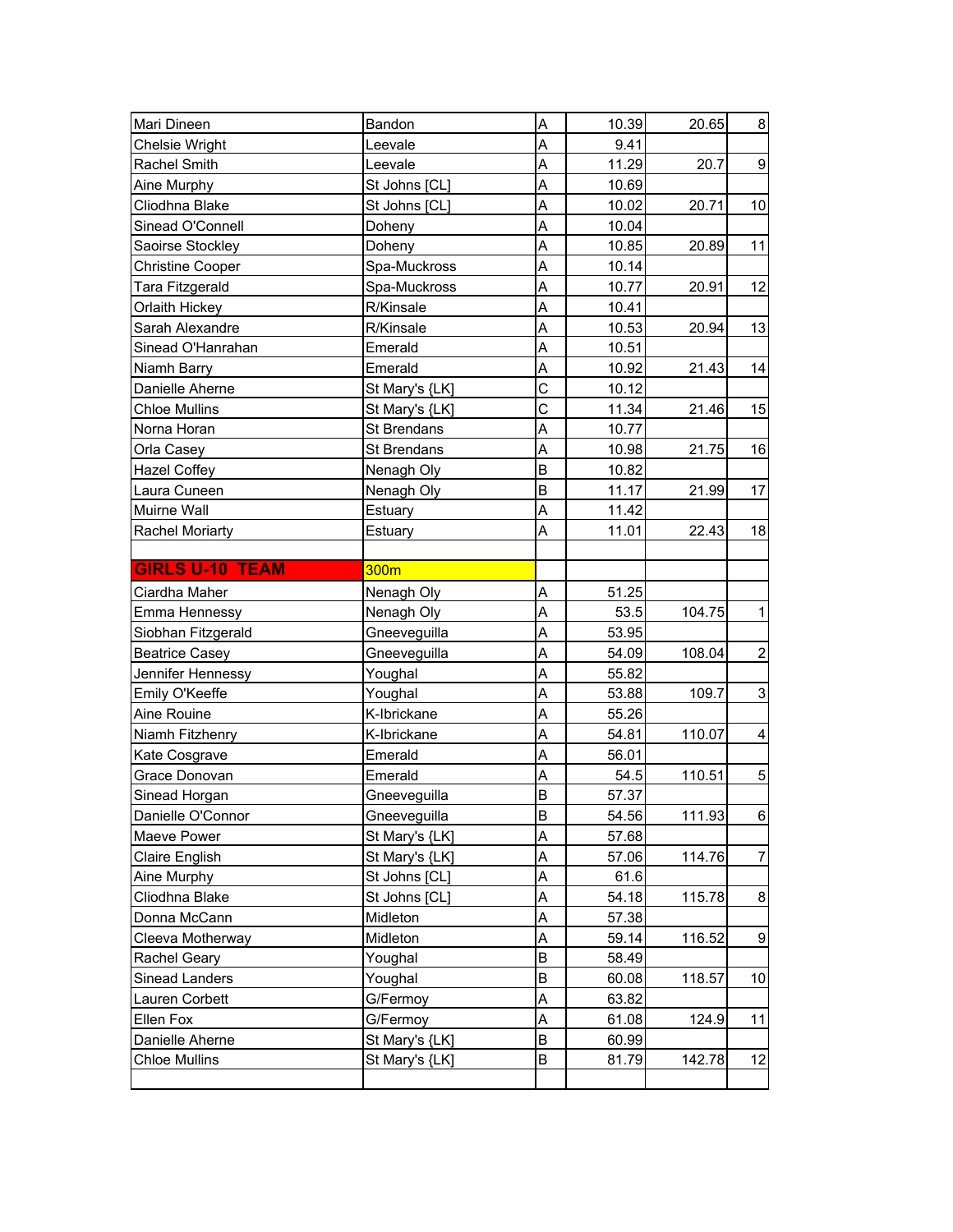| <b>GIRLS U-10 TEAM</b> | <b>LONG JUMP</b>  |   |       |       |                           |
|------------------------|-------------------|---|-------|-------|---------------------------|
| Chelsie Wright         | Leevale           | A | 3.7   |       |                           |
| Rachel Smith           | Leevale           | A | 3.06  | 6.76  | $\mathbf 1$               |
| Aoibheann O'Brien      | <b>Tralee Hrs</b> | A | 3.15  |       |                           |
| Aoife O'Carroll        | <b>Tralee Hrs</b> | A | 3.29  | 6.44  | $\overline{2}$            |
| Aoife Delargy          | Templemore        | A | 3.56  |       |                           |
| Lorna Ryan             | Templemore        | A | 2.85  | 6.41  | $\ensuremath{\mathsf{3}}$ |
| Jennifer Hennessy      | Youghal           | A | 3.31  |       |                           |
| Rachel Geary           | Youghal           | A | 3.04  | 6.35  | 4                         |
| Eadaoin Lyons          | St Mary's {LK]    | A | 3     |       |                           |
| Tara Coleman           | St Mary's {LK]    | A | 3.14  | 6.14  | $\mathbf 5$               |
| Hannah Humphreys       | Leevale           | B | 2.96  |       |                           |
| Emer Hallahan          | Leevale           | B | 2.95  | 5.91  | $\,6$                     |
| Orlaith Hickey         | R/Kinsale         | A | 2.9   |       |                           |
| Sarah Alexandre        | R/Kinsale         | A | 2.98  | 5.88  | $\overline{7}$            |
| Siobhan Fitzgerald     | Gneeveguilla      | A | 3.37  |       |                           |
| Shannon O'Leary        | Gneeveguilla      | A | 2.5   | 5.87  | 8                         |
| Aine Rouine            | K-Ibrickane       | A | 3.11  |       |                           |
| Niamh Fitzhenry        | K-Ibrickane       | A | 2.71  | 5.82  | $\boldsymbol{9}$          |
| Pheobe Murphy          | Clonmel           | A | 3.22  |       |                           |
| Chloe Lynch            | Clonmel           | A | 2.56  | 5.78  | 10                        |
| <b>Hazel Coffey</b>    | Nenagh Oly        | A | 2.77  |       |                           |
| Clodagh Ryan           | Nenagh Oly        | A | 2.87  | 5.64  | 11                        |
| Laura Hallissey        | Ferrybank         | A | 2.94  |       |                           |
| Amy Foley              | Ferrybank         | A | 2.68  | 5.62  | 12                        |
| Sinead O'Hanrahan      | Emerald           | A | 2.88  |       |                           |
| Niamh Barry            | Emerald           | A | 2.42  | 5.3   | 13                        |
| Kate Cosgrave          | Emerald           | B | 2.41  |       |                           |
| Grace Donovan          | Emerald           | B | 2.4   | 4.81  | 14                        |
| Muirne Wall            | Estuary           | A | 2.68  |       |                           |
| <b>Rachel Moriarty</b> | Estuary           | A | 1.86  | 4.54  | 15                        |
|                        |                   |   |       |       |                           |
| <b>GIRLS U-10 TEAM</b> | <b>BALL THROW</b> |   |       |       |                           |
| Donna McCann           | Midleton          | Α | 18.64 |       |                           |
| Cleeva Motherway       | Midleton          | A | 23.48 | 42.12 | 1                         |
| Grace O'Brien          | Nenagh Oly        | A | 21.73 |       |                           |
| Jade Fahy              | Nenagh Oly        | A | 18.49 | 40.22 | $\overline{2}$            |
| Pheobe Murphy          | Clonmel           | A | 16.47 |       |                           |
| Siska Oosthuysen       | Clonmel           | A | 23.25 | 39.72 | $\ensuremath{\mathsf{3}}$ |
| <b>Beatrice Casey</b>  | Gneeveguilla      | A | 22.7  |       |                           |
| Shannon O'Leary        | Gneeveguilla      | A | 15.65 | 38.35 | 4                         |
| Ciara O'Keeffe         | Belgooly          | A | 24.53 |       |                           |
| Molly O'Rourke         | Belgooly          | A | 12.72 | 37.25 | 5                         |
| Grainne Lucey          | Bandon            | A | 16.6  |       |                           |
| Mari Dineen            | Bandon            | A | 17.21 | 33.81 | $\,6$                     |
| Christine Cooper       | Spa-Muckross      | A | 14.5  |       |                           |
| Tara Fitzgerald        | Spa-Muckross      | A | 17.66 | 32.16 | 7                         |
| Norma Horan            | St Brendans       | A | 15.96 |       |                           |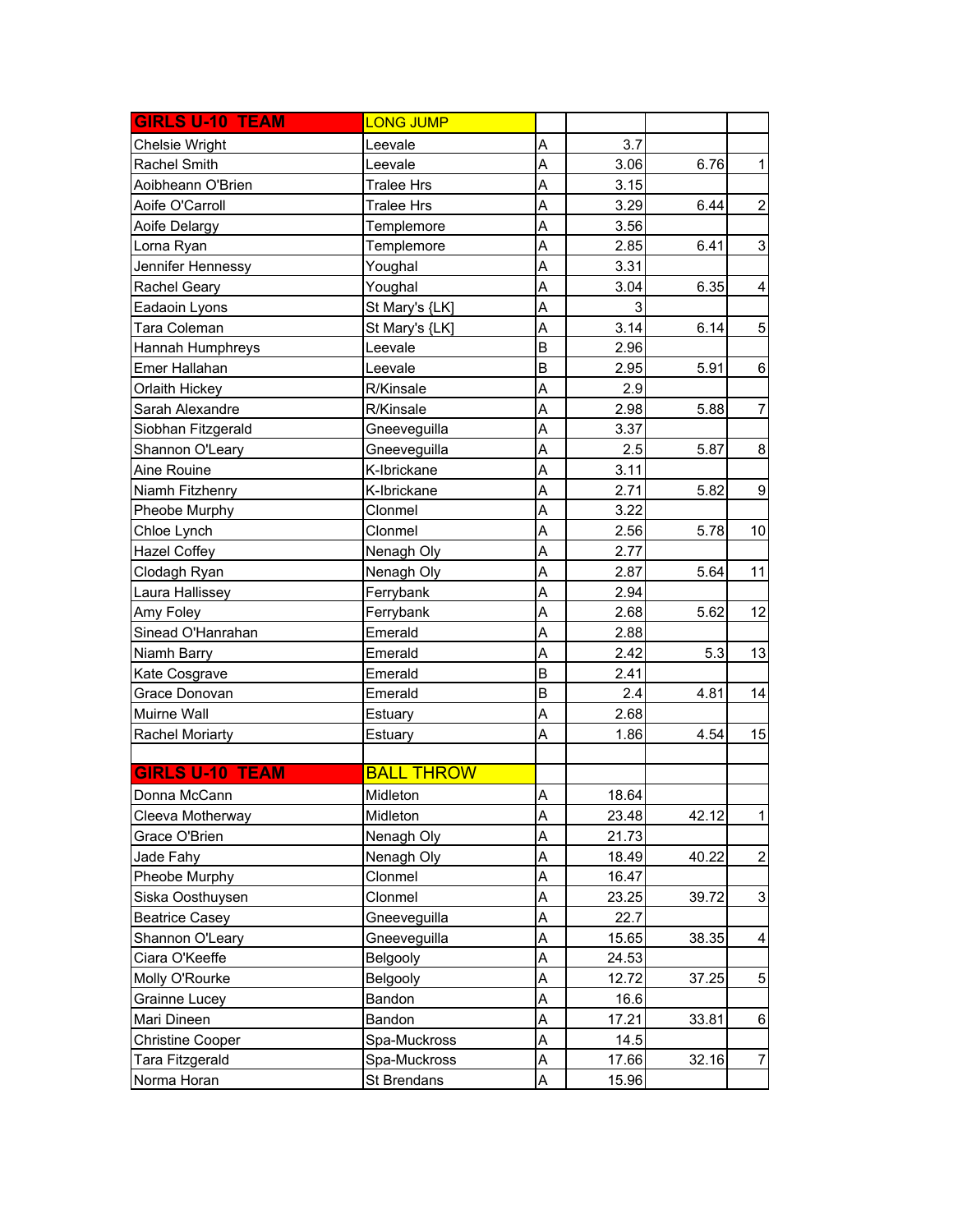| Kate Austin-O'Sullivan  | St Brendans          | A | 12.81 | 28.77 | 8 <sup>1</sup>          |
|-------------------------|----------------------|---|-------|-------|-------------------------|
| Emily O'Keeffe          | Youghal              | B | 15.98 |       |                         |
| Neasa Daly              | Youghal              | B | 12.13 | 28.11 | $\overline{9}$          |
| Meg Cooney              | Carrigtwohill        | A | 12.31 |       |                         |
| Aine Ryall              | Carrigtwohill        | A | 10.05 | 22.06 | 10                      |
|                         |                      |   |       |       |                         |
| <b>GIRLS U-12 TEAM</b>  | 80 <sub>m</sub>      |   |       |       |                         |
| Naomi Douglas           | Tramore              | A | 11.82 |       |                         |
| <b>Jessie Waller</b>    | Tramore              | A | 11.78 | 23.6  | $\mathbf{1}$            |
| Fiona Browne            | Dooneen              | A | 11.91 |       |                         |
| Fiona O'Shea            | Dooneen              | A | 11.86 | 23.77 | $\boldsymbol{2}$        |
| Cliodhna Hegarty        | Leevale              | A | 12.07 |       |                         |
| Emma O'Brien            | Leevale              | A | 11.79 | 23.86 | 3                       |
| Robyn Jenkinson-Butler  | Carrigtwohill        | A | 11.65 |       |                         |
| Faye Cooney             | Carrigtwohill        | A | 12.42 | 24.07 | $\overline{\mathbf{4}}$ |
| Doireann Donovan        | <b>West Muskerry</b> | A | 12.04 |       |                         |
| Aoife Galvin            | <b>West Muskerry</b> | A | 12.29 | 24.33 | $\sqrt{5}$              |
| Evie Casey              | Gneeveguilla         | A | 12.35 |       |                         |
| Rebecca Daly            | Gneeveguilla         | A | 11.99 | 24.34 | 6                       |
| Ciara Nalty             | Leevale              | B | 11.99 |       |                         |
| Jessica Sweeney         | Leevale              | B | 12.48 | 24.47 | $\overline{7}$          |
| Roisin Cleary           | Clonmel              | A | 11.92 |       |                         |
| Megan O'Brien           | Clonmel              | A | 12.69 | 24.61 | $\bf 8$                 |
| Kelly-Ann Doyle         | Carrick-on-Suir      | A | 12.5  |       |                         |
| Robyn O'Dwyer           | Carrick-on-Suir      | A | 12.13 | 24.63 | $\overline{9}$          |
| Vanessa Ogbonna         | Tramore              | B | 12.53 |       |                         |
| Rachel O'Shea           | Tramore              | B | 12.47 | 25    | 10                      |
| <b>Aisling Hehir</b>    | Dooneen              | B | 12.66 |       |                         |
| Sinead Madden           | Dooneen              | B | 12.59 | 25.25 | 11                      |
| Heather O'Leary         | Ferrybank            | A | 12.95 |       |                         |
| Siobhan Whelan          | Ferrybank            | A | 12.4  | 25.35 | 12                      |
| <b>Claire Sexton</b>    | Bandon               | A | 12.2  |       |                         |
| Sinead Mulcahy          | Bandon               | A | 13.19 | 25.39 | 13                      |
| Anna Prendiville        | An Riocht            | A | 12.78 |       |                         |
| Emer Lynch              | An Riocht            | Α | 12.66 | 25.44 | 14                      |
| Leanne Forde            | Emerald              | A | 12.01 |       |                         |
| Deirbhile Ryan          | Emerald              | A | 13.53 | 25.54 | 15                      |
| <b>Heather Slattery</b> | Borrisokane          | Α | 12.95 |       |                         |
| Coleen Nevin            | Borrisokane          | A | 12.71 | 25.66 | 16                      |
| Lyndsey O'Grady         | Nenagh Oly           | A | 12.59 |       |                         |
| <b>Ellen Finnerty</b>   | Nenagh Oly           | A | 13.19 | 25.78 | 17                      |
| Kayleigh Cronin         | Spa-Muckross         | Α | 12.16 |       |                         |
| Laura McLarnan          | Spa-Muckross         | A | 13.78 | 25.94 | 18                      |
| <b>Tess O'Neill</b>     | Clonmel              | B | 13.05 |       |                         |
| Orlaith Moynihan        | Clonmel              | B | 13.03 | 26.08 | 19                      |
| Ella Horgan             | St Brendans          | A | 13.18 |       |                         |
| Ashling Guerin          | St Brendans          | Α | 12.99 | 26.17 | 20                      |
| Aoife Dooley            | Emerald              | B | 13.04 |       |                         |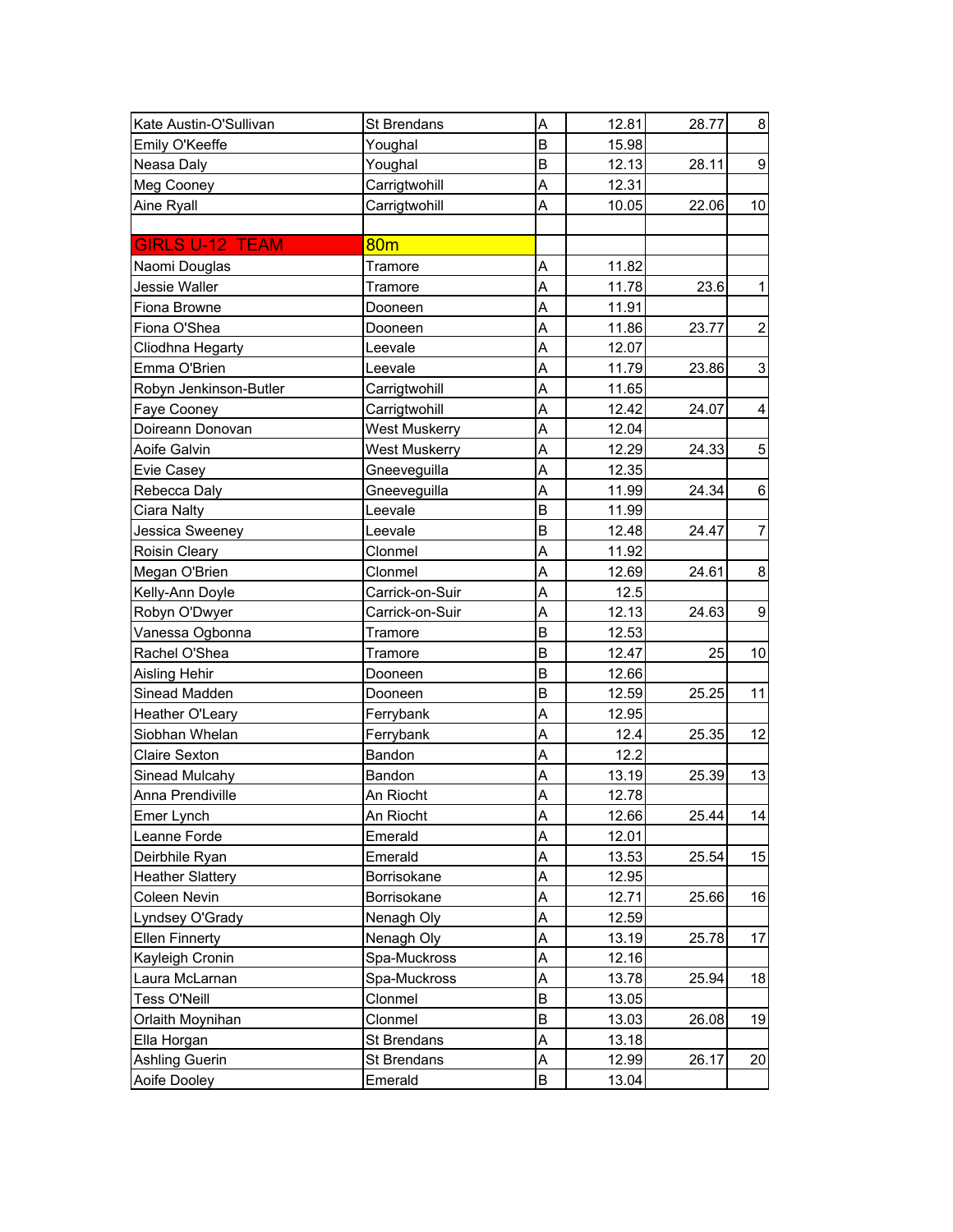| Niamh Brennan          | Emerald              | B | 13.22  | 26.26  | 21                      |
|------------------------|----------------------|---|--------|--------|-------------------------|
| Aoibheann Malone       | Kilnaboy             | A | 13.34  |        |                         |
| Rebecca Collins        | Kilnaboy             | A | 13.56  | 26.9   | 22                      |
| Julianna Gleeson       | Dooneen              | C | 13.5   |        |                         |
| Ann Bateman            | Dooneen              | C | 14.18  | 27.68  | 23                      |
|                        |                      |   |        |        |                         |
| <b>GIRLS U-12 TEAM</b> | 600m                 |   |        |        |                         |
| Cliodhna Hegarty       | Leevale              | A | 115.82 |        |                         |
| Louise Shanahan        | Leevale              | A | 113.96 | 229.78 | $\mathbf{1}$            |
| Niamh Cullimore        | Emerald              | A | 116.48 |        |                         |
| Nicole Lavin           | Emerald              | A | 115.65 | 232.13 | $\overline{\mathbf{c}}$ |
| Roisin Cleary          | Clonmel              | A | 118.04 |        |                         |
| Megan O'Brien          | Clonmel              | A | 118.1  | 236.14 | 3                       |
| Lilly Guilfoyle        | Kilnaboy             | A | 123.01 |        |                         |
| Ciara Ryan             | Kilnaboy             | A | 113.7  | 236.71 | 4                       |
| Lyndsey O'Grady        | Nenagh Oly           | A | 114.98 |        |                         |
| Laura Costello         | Nenagh Oly           | A | 123.02 | 238    | 5                       |
| Vanessa Dineen         | Lios Tuathail        | A | 122.31 |        |                         |
| Aoife Kennelly         | Lios Tuathail        | A | 117.53 | 239.84 | 6                       |
| Laura Loughnane        | <b>Thurles Croke</b> | A | 119.9  |        |                         |
| Nicola Loughnane       | <b>Thurles Croke</b> | A | 123.26 | 243.16 | $\overline{7}$          |
| Ashling Everard        | Bandon               | A | 123.17 |        |                         |
| Sinead Caulifield      | Bandon               | A | 121.79 | 244.96 | 8                       |
| Evie Casey             | Gneeveguilla         | A | 122.37 |        |                         |
| Caroline Dineen        | Gneeveguilla         | A | 122.67 | 245.04 | $\boldsymbol{9}$        |
| Fiona Browne           | Dooneen              | A | 121.19 |        |                         |
| Julianna Gleeson       | Dooneen              | A | 128.7  | 249.89 | 10                      |
| Cara O'Brien           | Midleton             | A | 123.28 |        |                         |
| Aideen Hallahan        | Midleton             | A | 128.39 | 251.67 | 11                      |
| Melissa Duggan         | Doheny               | A | 123.34 |        |                         |
| Ciara Crowley          | Doheny               | A | 129.72 | 253.06 | 12                      |
| Rachel Clancy          | St Johns [CL]        | A | 125.46 |        |                         |
| Nollaig Blake          | St Johns [CL]        | A | 128.62 | 254.08 | 13                      |
| Tara O'Riordan         | West Muskerry        | A | 119.7  |        |                         |
| Sharon O'Sullivan      | <b>West Muskerry</b> | Α | 134.52 | 254.22 | 14                      |
| Heather O'Leary        | Ferrybank            | A | 124.42 |        |                         |
| Grace Flynn            | Ferrybank            | A | 131.12 | 255.54 | 15                      |
| Roisin Considine       | K-Ibrickane          | A | 128.63 |        |                         |
| Caoimhe McMahon        | K-Ibrickane          | A | 130.95 | 259.58 | 16                      |
| Aisling Keller         | Nenagh Oly           | B | 128.71 |        |                         |
| Aine Finn              | Nenagh Oly           | B | 131.08 | 259.79 | 17                      |
| Jane Lynch             | An Riocht            | A | 136.01 |        |                         |
| Aisling O'Connell      | An Riocht            | A | 127.96 | 263.97 | 18                      |
| Aoibheann Malone       | Kilnaboy             | B | 135.03 |        |                         |
| Rebecca Collins        | Kilnaboy             | B | 141.74 | 276.77 | 19                      |
|                        |                      |   |        |        |                         |
| <b>GIRLS U-12 TEAM</b> | <b>LONG JUMP</b>     |   |        |        |                         |
| Clodagh Fitzgerald     | Carrick-on-Suir      | A | 3.95   |        |                         |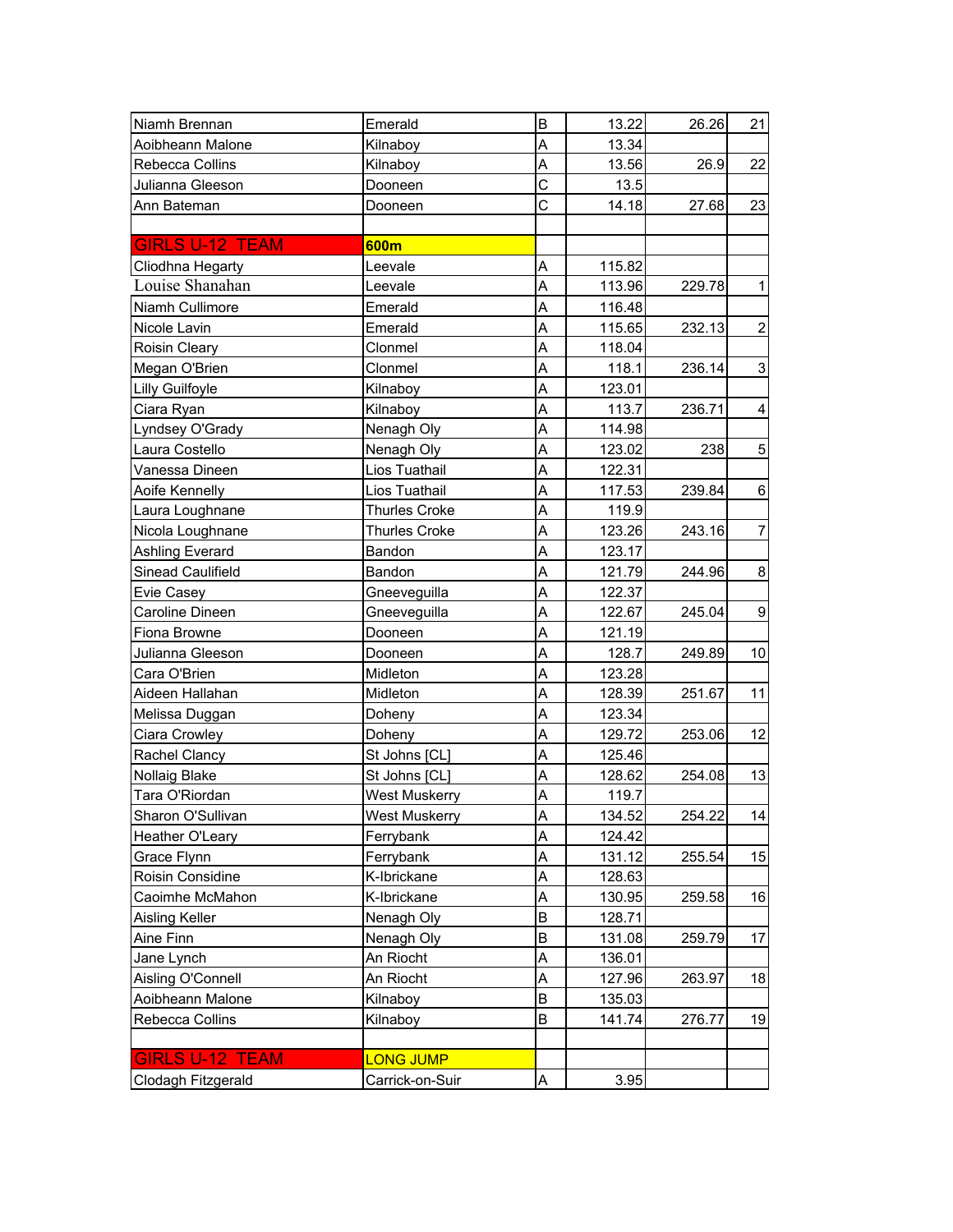| <b>Eimear Bartley</b>   | Carrick-on-Suir       | A | 3.53 | 7.48 | 1                |
|-------------------------|-----------------------|---|------|------|------------------|
| Anna Prendiville        | An Riocht             | A | 3.63 |      |                  |
| Emer Lynch              | An Riocht             | A | 3.77 | 7.4  | $\overline{c}$   |
| Naomi Douglas           | Tramore               | A | 3.8  |      |                  |
| Jessie Waller           | Tramore               | A | 3.52 | 7.32 | 3                |
| Laura Loughnane         | <b>Thurles Croke</b>  | A | 3.68 |      |                  |
| Nicola Loughnane        | Thurles Croke         | A | 3.6  | 7.28 | $\overline{4}$   |
| Emma O'Brien            | Leevale               | A | 3.38 |      |                  |
| Ciara Nalty             | Leevale               | A | 3.56 | 6.94 | $\mathbf 5$      |
| <b>Emilie Murphy</b>    | Bantry                | A | 3.49 |      |                  |
| Caroline O'Sullivan     | <b>Bantry</b>         | A | 3.44 | 6.93 | 6                |
| <b>Heather Slattery</b> | Borrisokane           | A | 3.25 |      |                  |
| Ciana O'Farrell-Bond    | Borrisokane           | A | 3.65 | 6.9  | $\overline{7}$   |
| Eileen Cronin           | <b>Abbey Striders</b> | A | 3.41 |      |                  |
| Sinead Ahearne-Ford     | <b>Abbey Striders</b> | A | 3.39 | 6.8  | 8                |
| Kayleigh Cronin         | Spa-Muckross          | A | 3.81 |      |                  |
| Lauren Quinlivan        | Spa-Muckross          | A | 2.89 | 6.7  | $\boldsymbol{9}$ |
| Fiona O'Shea            | Dooneen               | A | 3.91 |      |                  |
| Clodagh Moloney         | Dooneen               | A | 2.74 | 6.65 | 10               |
| Niamh Giles Doran       | Ferrybank             | A | 3.4  |      |                  |
| <b>Kate Daniels</b>     | Ferrybank             | A | 3.15 | 6.55 | 11               |
| Claire Sexton           | Bandon                | A | 3.03 |      |                  |
| Aoibheann Harte         | Bandon                | A | 3.5  | 6.53 | 12               |
| <b>Tess O'Neill</b>     | Clonmel               | A | 3.3  |      |                  |
| Orlaith Moynihan        | Clonmel               | A | 3.21 | 6.51 | 13               |
| Ella Horgan             | St Brendans           | A | 3.26 |      |                  |
| Jenny O'Mahoney         | St Brendans           | Α | 3.25 | 6.51 | 14               |
| Rita Casey              | Gneeveguilla          | A | 2.92 |      |                  |
| Rebecca Daly            | Gneeveguilla          | A | 3.57 | 6.49 | 15               |
| Grace Flynn             | Ferrybank             | B | 3.42 |      |                  |
| Laura Connolly          | Ferrybank             | B | 3.03 | 6.45 | 16               |
| Niamh Cullimore         | Emerald               | A | 2.99 |      |                  |
| Nicole Lavin            | Emerald               | A | 3.27 | 6.26 | 17               |
| Marie O'Halloran        | Leevale               | B | 3.06 |      |                  |
| Aisling McCarthy        | Leevale               | В | 3.07 | 6.13 | 18               |
| Roisin Considine        | K-Ibrickane           | A | 2.86 |      |                  |
| Caoimhe McMahon         | K-Ibrickane           | A | 3.12 | 5.98 | 19               |
| Rachel Clancy           | St Johns [CL]         | Α | 2.77 |      |                  |
| Nollaig Blake           | St Johns [CL]         | A | 3.07 | 5.84 | 20               |
| ??????                  | Dooneen               | B | 3.07 |      |                  |
| Ann Bateman             | Dooneen               | B | 2.55 | 5.62 | 21               |
| <b>Rachel Collins</b>   | Estuary               | A | 2.88 |      |                  |
| Kerryann Finucane       | Estuary               | A | 2.74 | 5.62 | 22               |
| Aoife Dooley            | Emerald               | B | 2.94 |      |                  |
| <b>Bridget McDonagh</b> | Emerald               | B | 2.65 | 5.59 | 23               |
| Lilly Guilfoyle         | Kilnaboy              | A | 1.92 |      |                  |
| Ciara Ryan              | Kilnaboy              | Α | 3.3  | 5.22 | 24               |
|                         |                       |   |      |      |                  |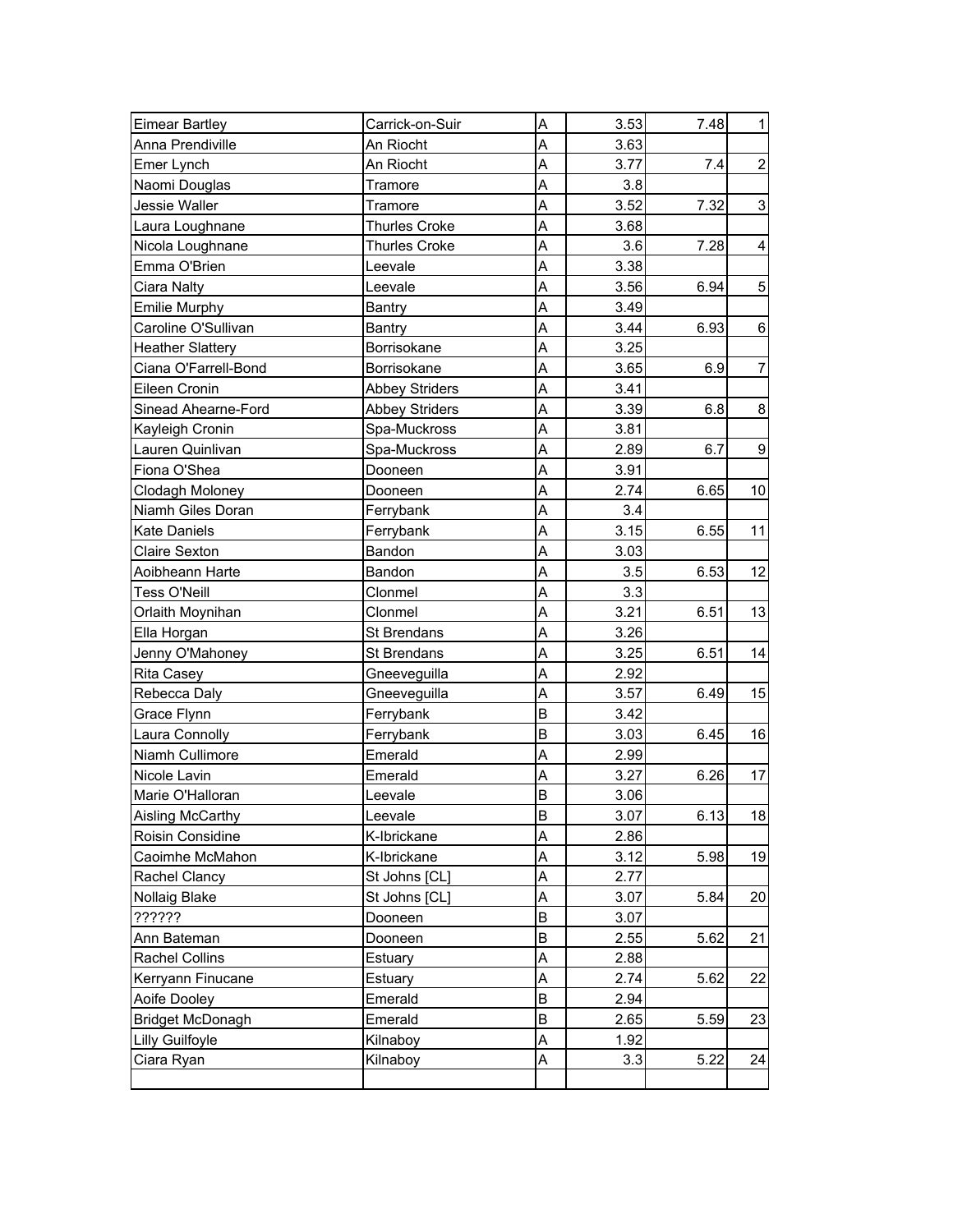| <b>GIRLS U-12 TEAM</b>            | <b>SHOT</b>          |                |            |       |                           |
|-----------------------------------|----------------------|----------------|------------|-------|---------------------------|
| Clodagh Fitzgerald                | Carrick-on-Suir      | A              | 7.11       |       |                           |
| <b>Eimear Bartley</b>             | Carrick-on-Suir      | A              | 8.78       | 15.89 | $\mathbf{1}$              |
| Zoe McEvoy                        | Midleton             | B              | 7.85       |       |                           |
| Leah McEvoy                       | Midleton             | B              | 5.14       | 12.99 | $\overline{c}$            |
| Adrienna McEllistrim              | An Riocht            | A              | 6.57       |       |                           |
| Roisin O'Connor                   | An Riocht            | A              | 5.95       | 12.52 | $\ensuremath{\mathsf{3}}$ |
| Ciana O'Farrell-Bond              | Borrisokane          | A              | 5.36       |       |                           |
| Aideen Hogan                      | Borrisokane          | A              | 6.99       | 12.35 | $\overline{\mathbf{4}}$   |
| Niamh Giles Doran                 | Ferrybank            | A              | 4.32       |       |                           |
| <b>Kate Daniels</b>               | Ferrybank            | A              | 7.7        | 12.02 | $\mathbf 5$               |
| Fiona Duggan                      | Bandon               | A              | 5.73       |       |                           |
| Keren Chatterton                  | Bandon               | A              | 5.81       | 11.54 | $\,6$                     |
| Aisling Kelleher                  | <b>West Muskerry</b> | A              | 6.12       |       |                           |
| Caoimhe Lynch                     | West Muskerry        | A              | 5.25       | 11.37 | $\overline{7}$            |
| Derbhale Ryan                     | Emerald              | A              | 5.42       |       |                           |
| Eleanne Forde                     | Emerald              | A              | 5.91       | 11.33 | $\bf 8$                   |
| Laura Connolly                    | Ferrybank            | B              | 6.08       |       |                           |
| Siobhan Whelan                    | Ferrybank            | B              | 5.24       | 11.32 | $\boldsymbol{9}$          |
| Aine Finn                         | Nenagh Oly           | A              | 4.67       |       |                           |
| Rachel Hodgins                    | Nenagh Oly           | A              | 6.12       | 10.79 | 10                        |
| <b>Rachel Collins</b>             | Estuary              | A              | 5.35       |       |                           |
| Kerryann Finucane                 | Estuary              | A              | 5.15       | 10.5  | 11                        |
| Aideen Hallahan                   | Midleton             | A              | 5.54       |       |                           |
| Elaine Leahy                      | Midleton             | A              | 4.62       | 10.16 | 12                        |
| Lauren O'Mahoney                  | Youghal              | A              | 4.28       |       |                           |
| <b>ANN-Marie Geary</b>            | Youghal              | Α              | 5.59       | 9.87  | 13                        |
| <b>Ellen Finnerty</b>             | Nenagh Oly           | B              | 4.73       |       |                           |
| Laura Moloney                     | Nenagh Oly           | B              | 4.91       | 9.64  | 14                        |
| Clodagh Moloney                   | Dooneen              | A              | 5.83       |       |                           |
| Alanna Lyons                      | Dooneen              | A              | 3.8        | 9.63  | 15                        |
|                                   |                      |                |            |       |                           |
| <b>GIRLS U-9</b><br>4x100m Relay  |                      |                |            |       |                           |
| Lios Tuathail                     | 66.82                | $\mathbf 1$    |            |       |                           |
| <b>Tralee Hrs</b>                 | 69.03                | $\mathbf{2}$   |            |       |                           |
| B.I.AC                            | 69.45                | 3              |            |       |                           |
| Leevale                           | 71.77                | 4              |            |       |                           |
|                                   |                      |                |            |       |                           |
| <b>GIRLS U-10</b><br>4x100m Relay |                      |                |            |       |                           |
| Gneeveguilla                      | 64.11                | 1              |            |       |                           |
| Leevale                           | 65.7                 | $\overline{2}$ |            |       |                           |
| Nenagh Oly                        | 67.18                | 3              |            |       |                           |
| Emerald                           | 67.19                | 4              |            |       |                           |
| <b>B.I.AC</b>                     | 67.39                | 5              |            |       |                           |
|                                   |                      |                |            |       |                           |
| GIRLS U-11<br>4x100m Relay        |                      |                |            |       |                           |
| Gneeveguilla                      | 60.34                | 1              | <b>CBP</b> |       |                           |
| Dooneen                           | 60.85                | $\overline{2}$ |            |       |                           |